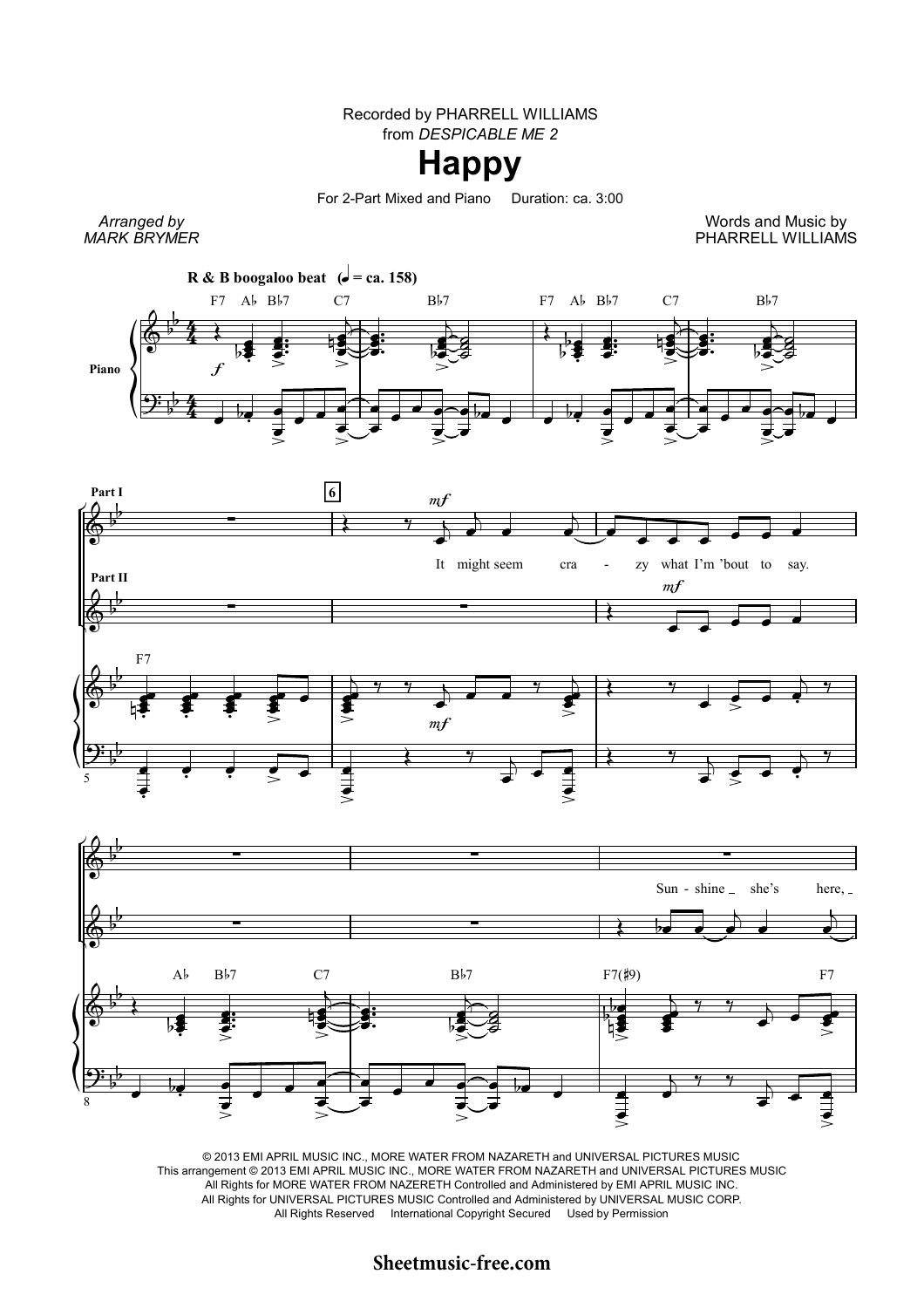



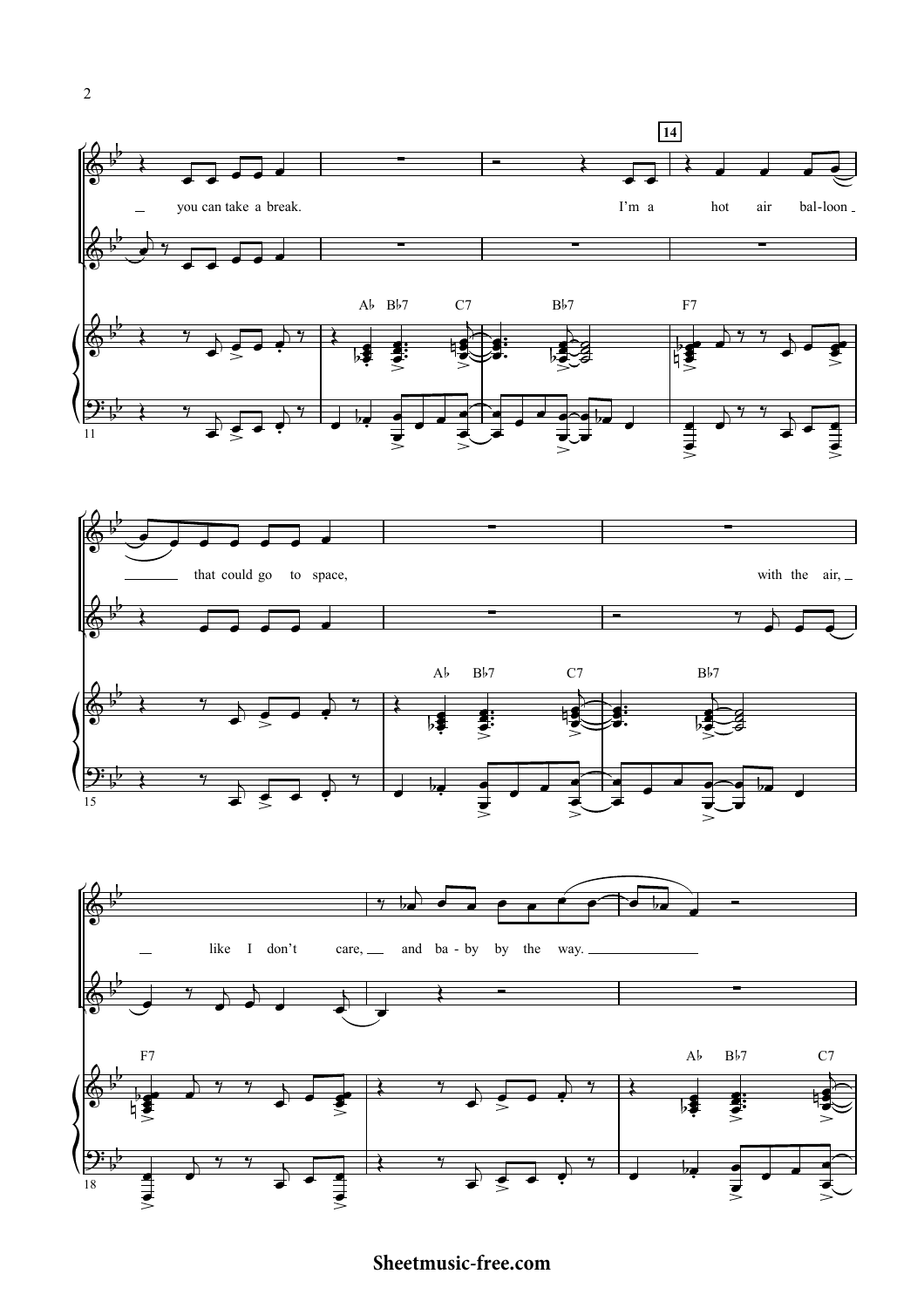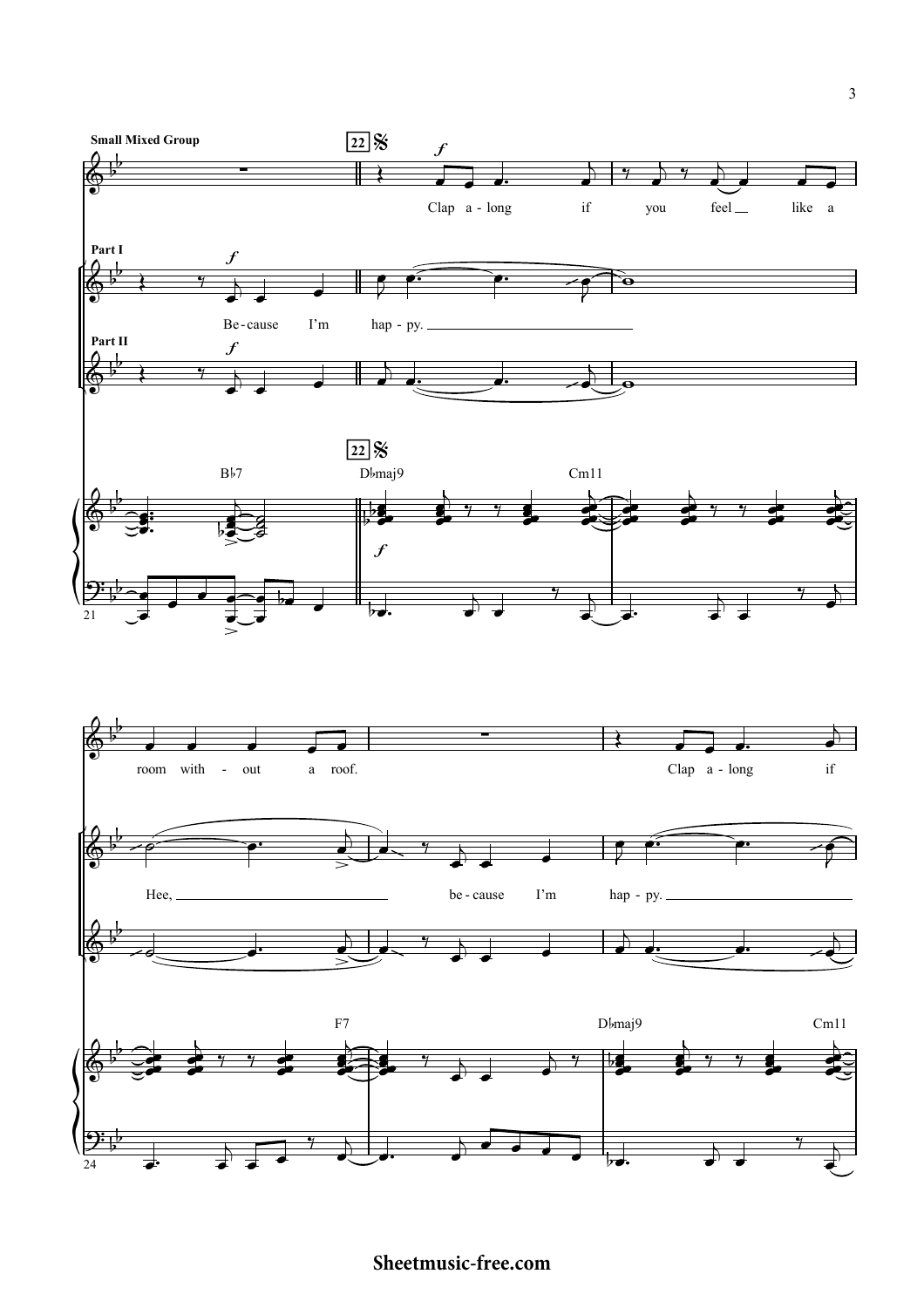

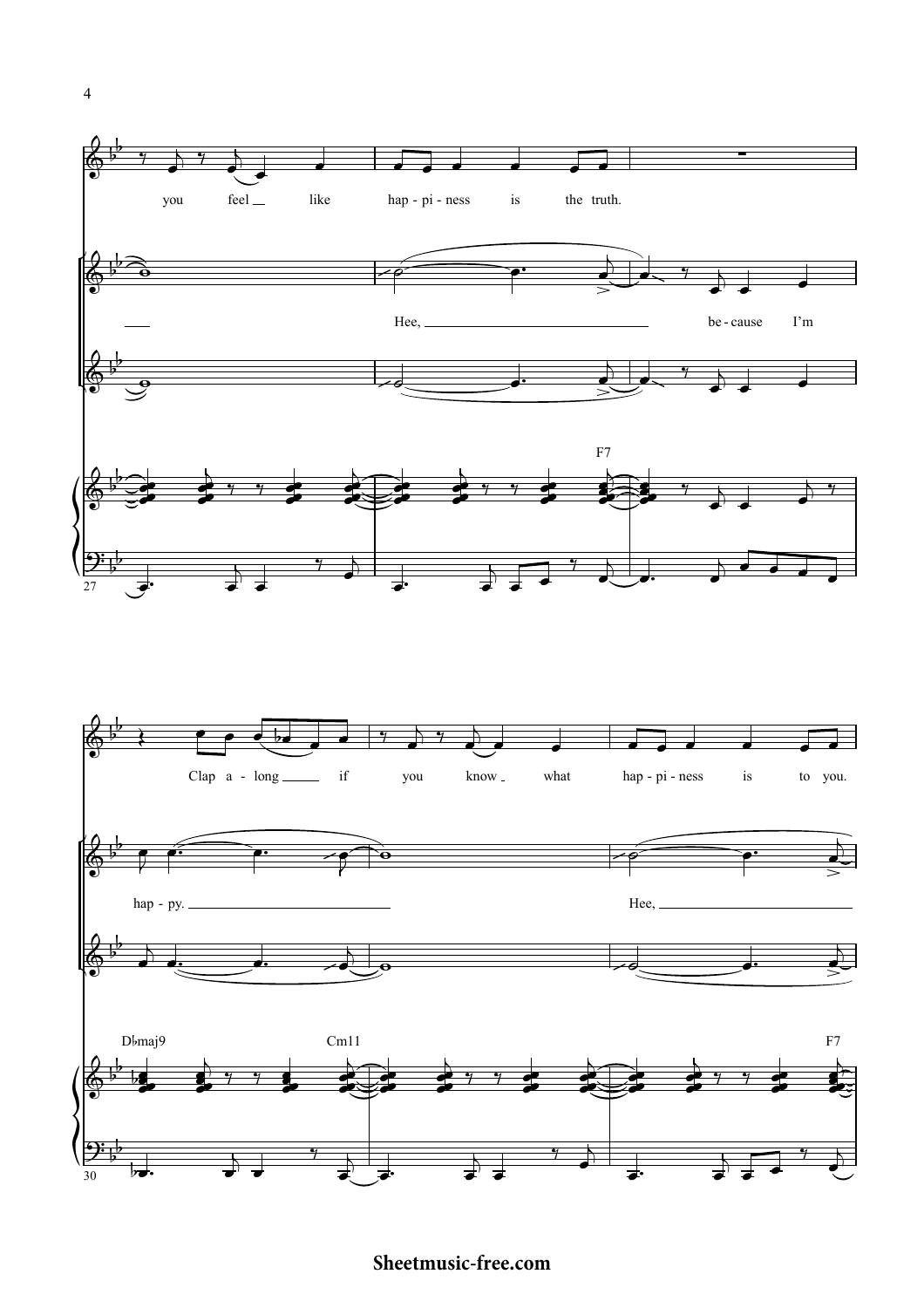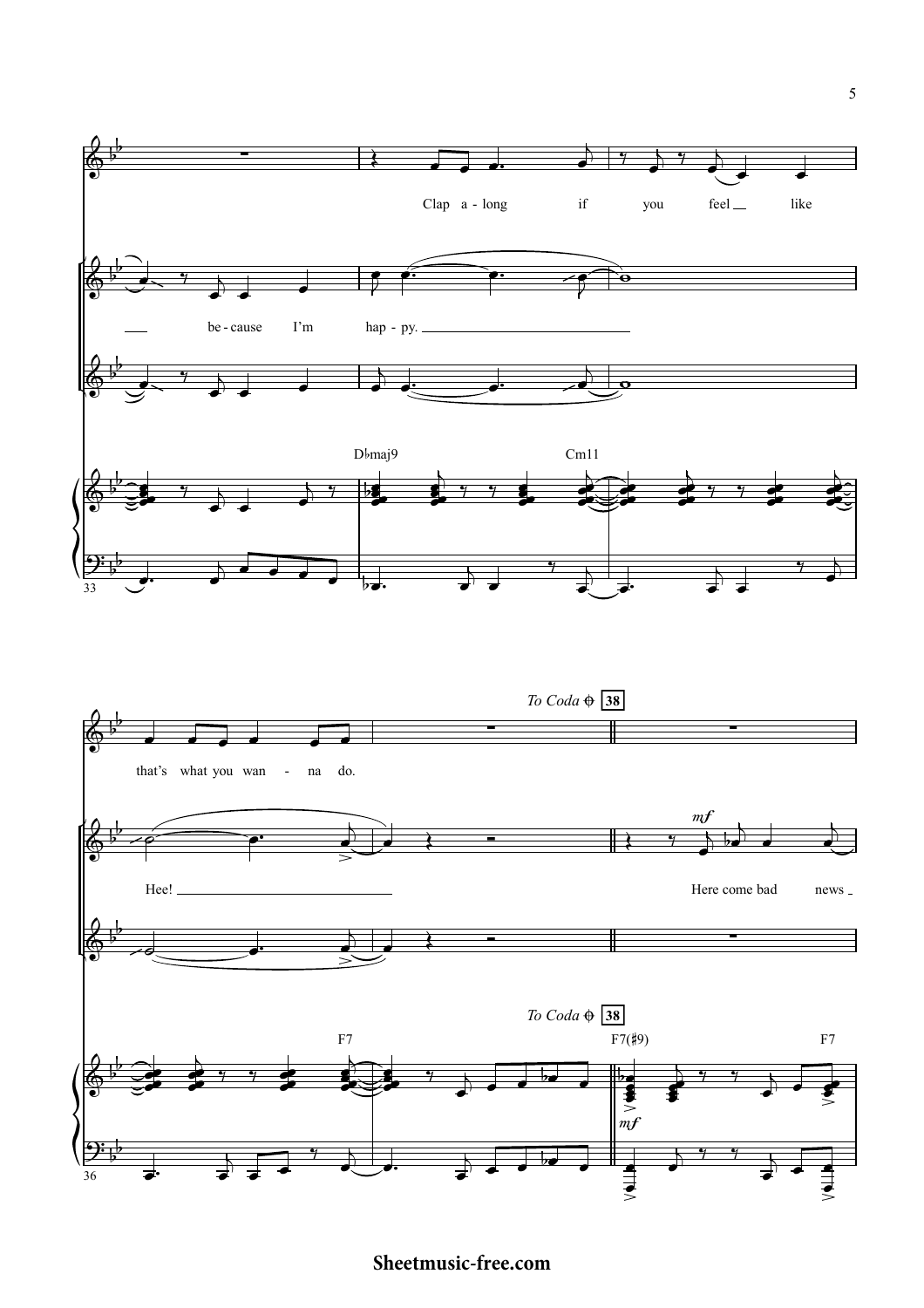

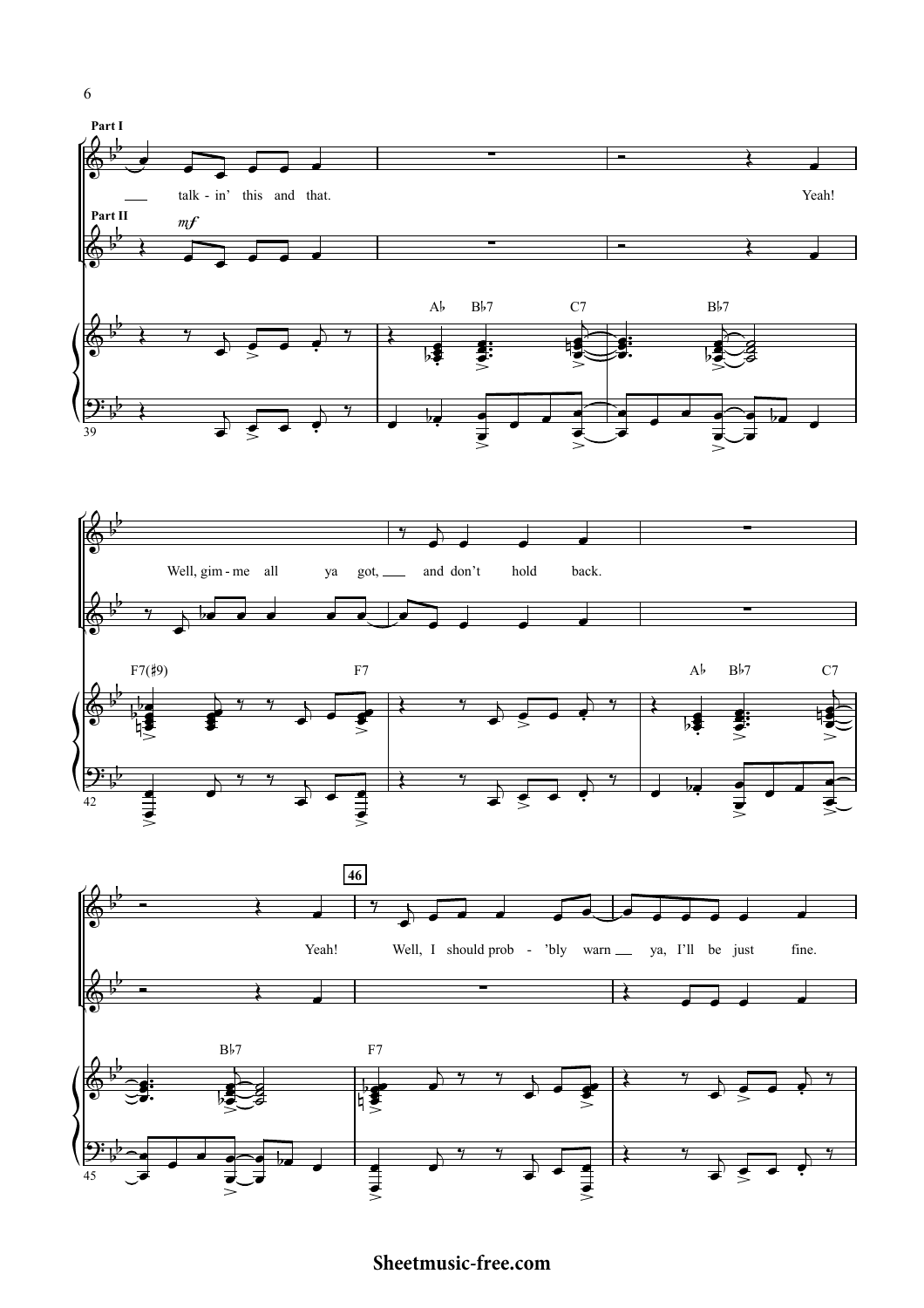





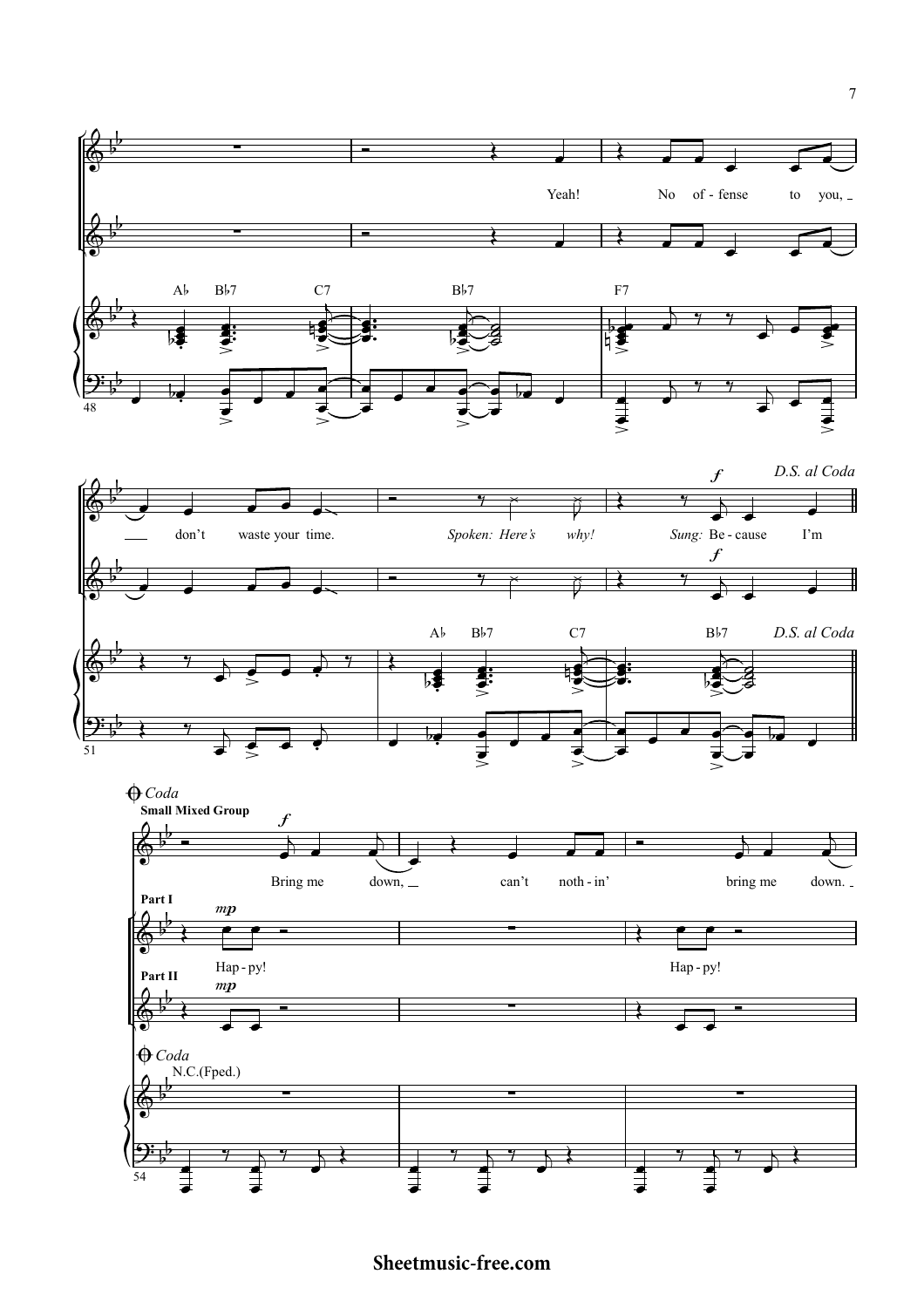

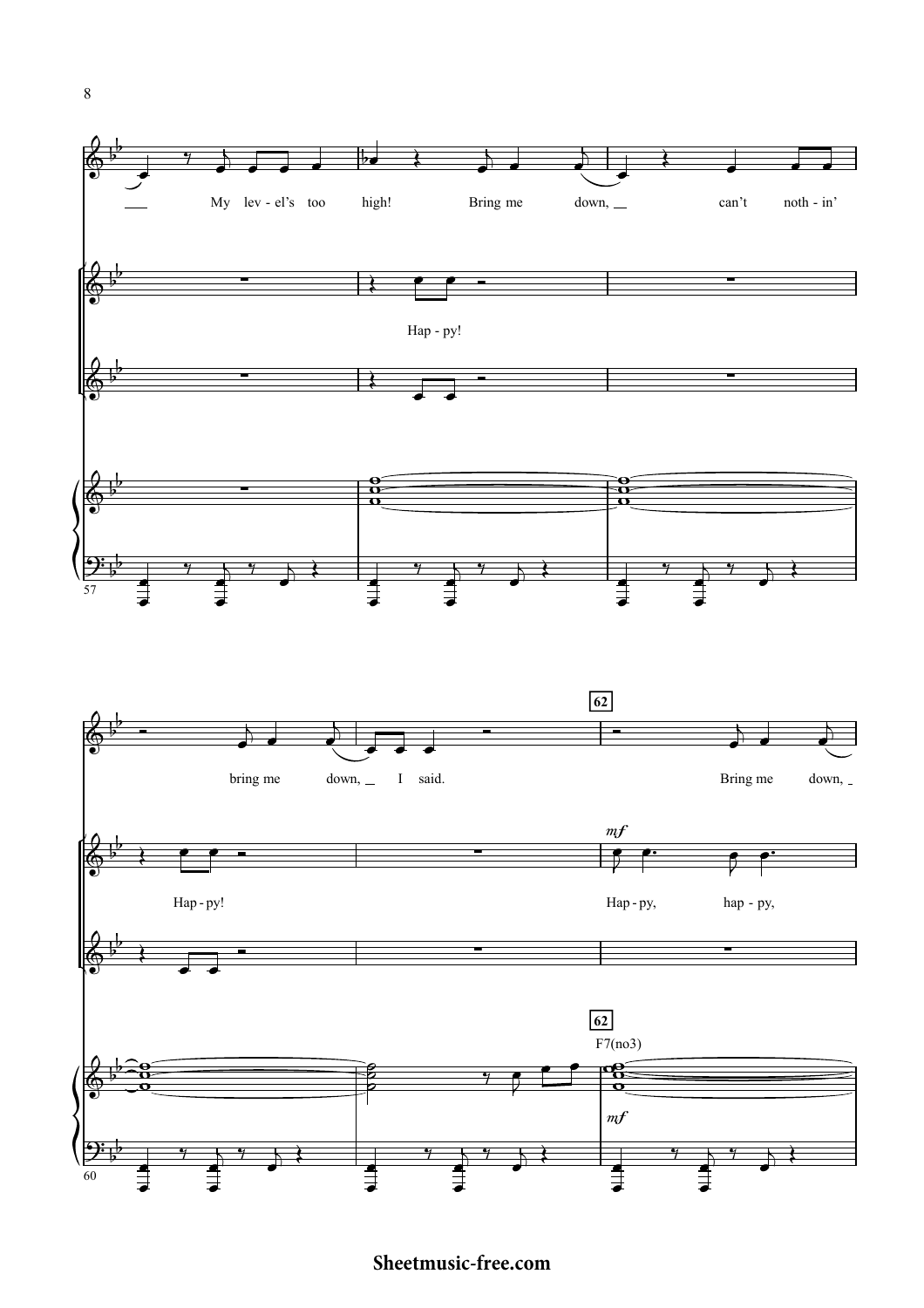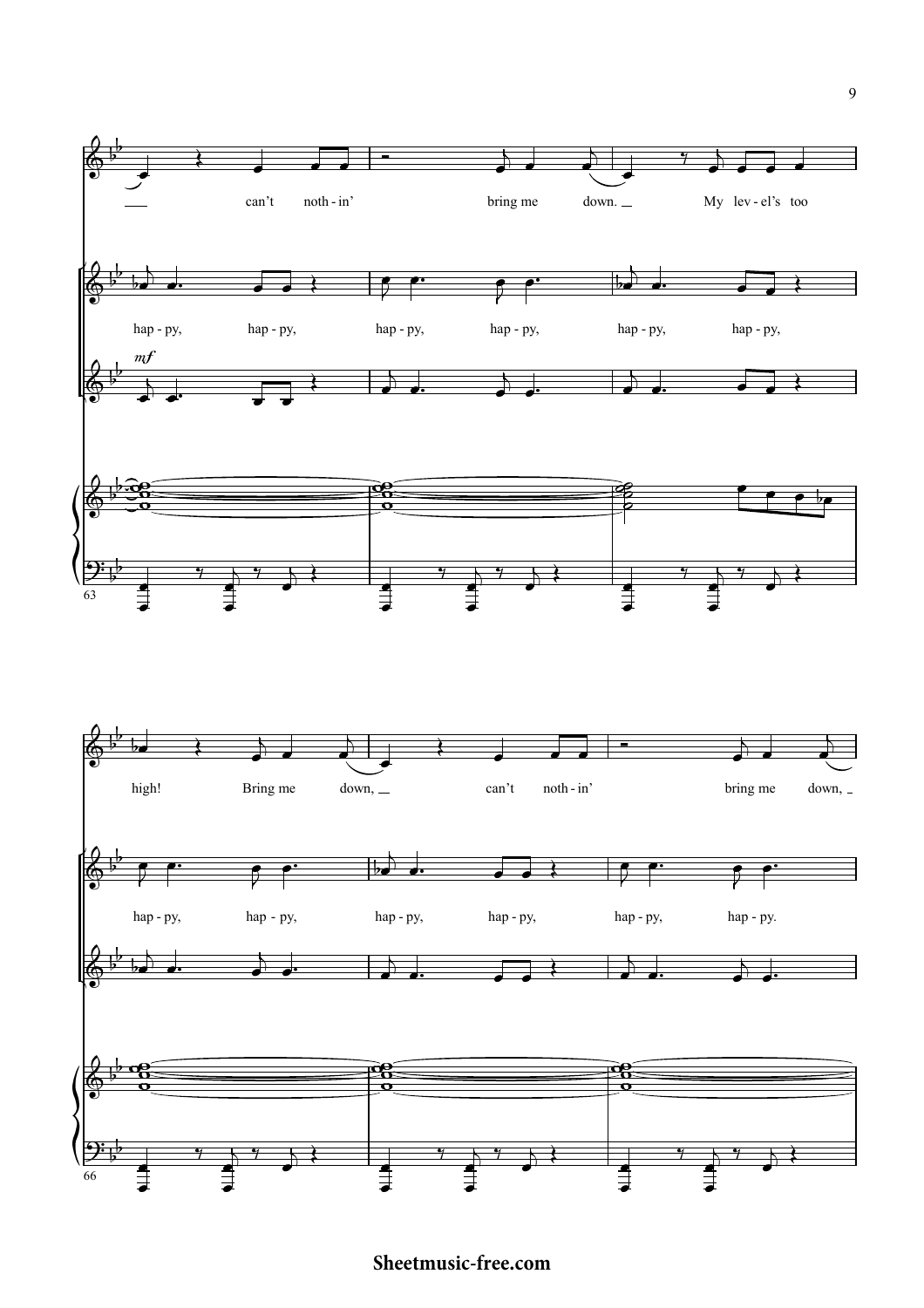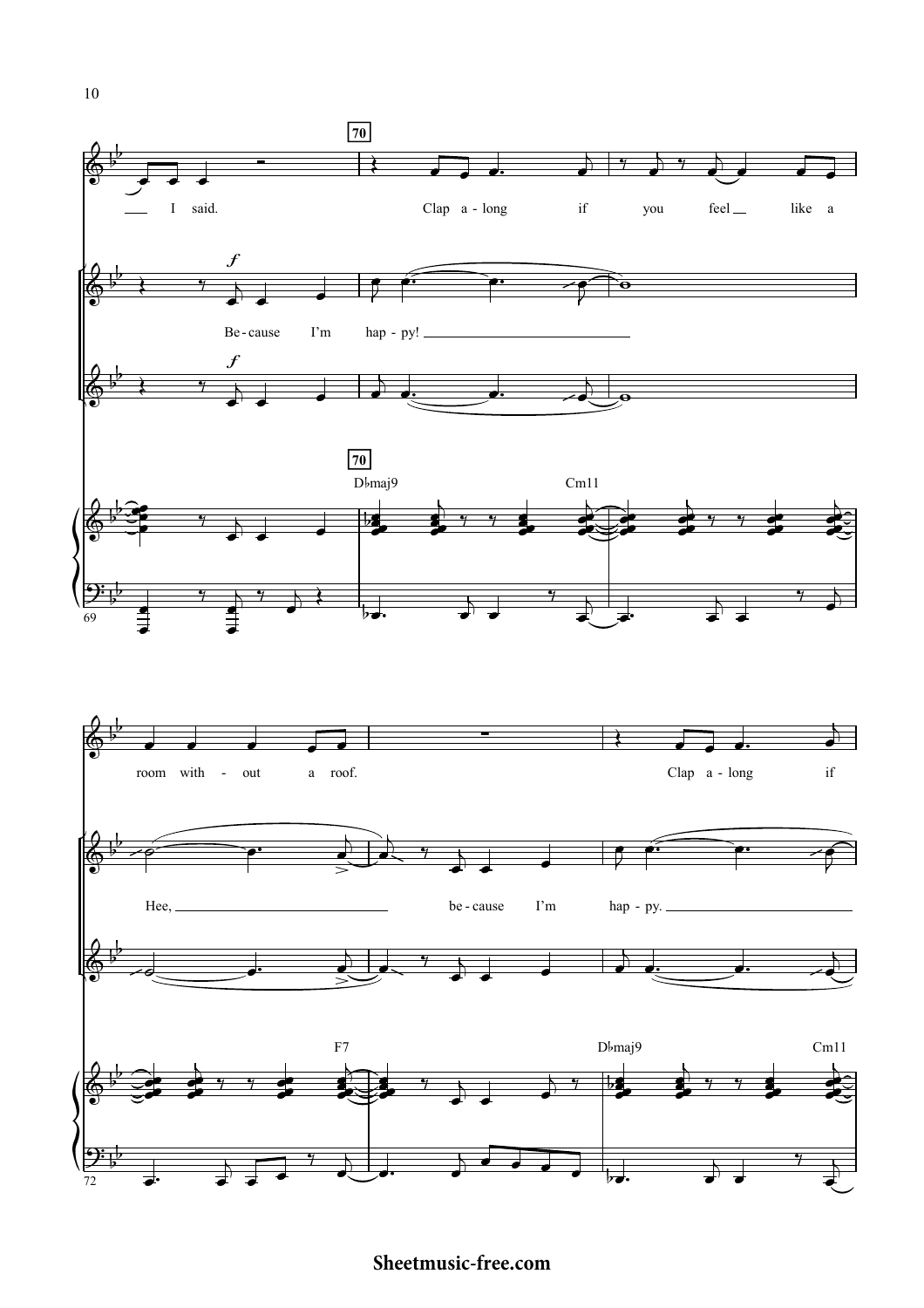

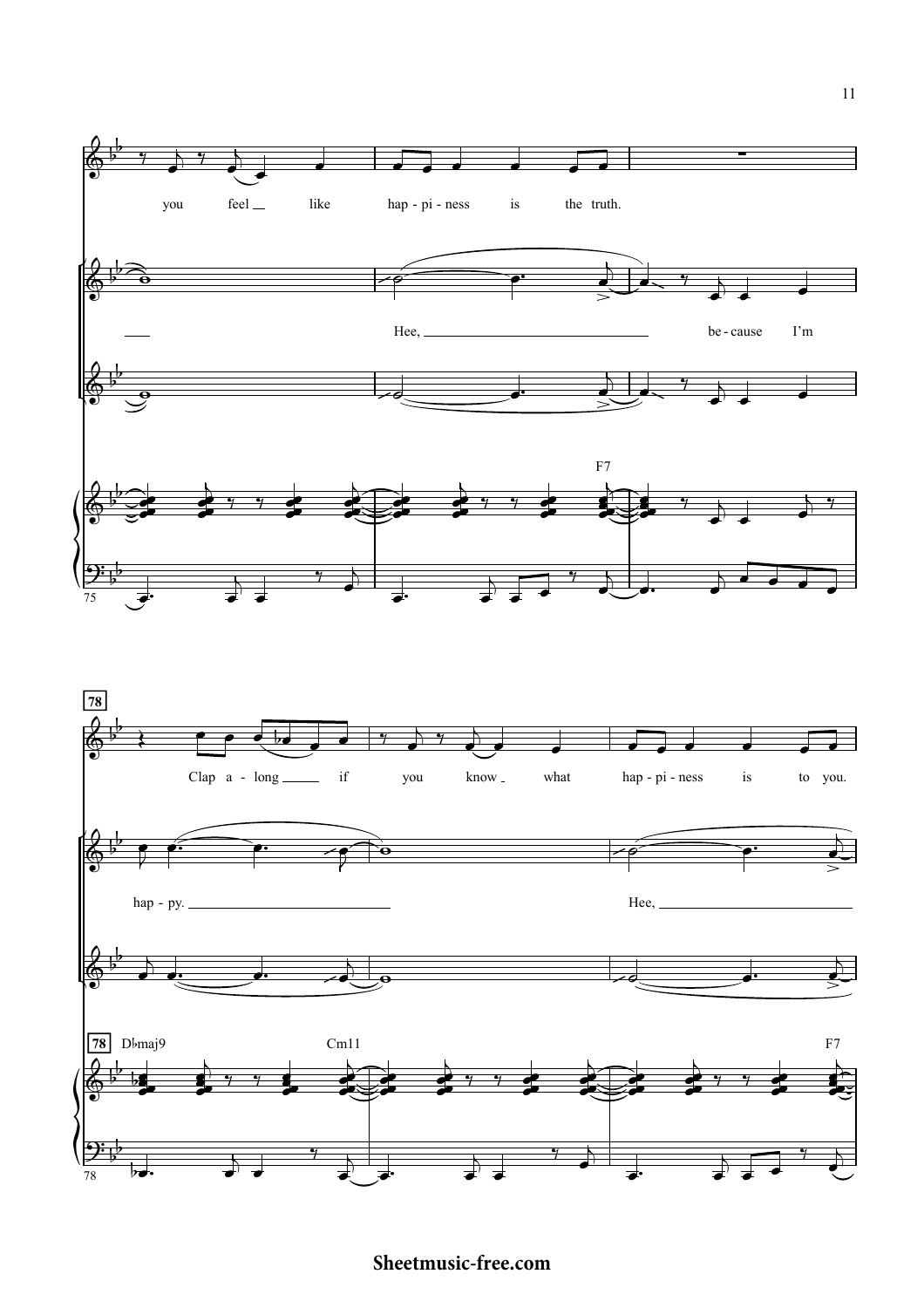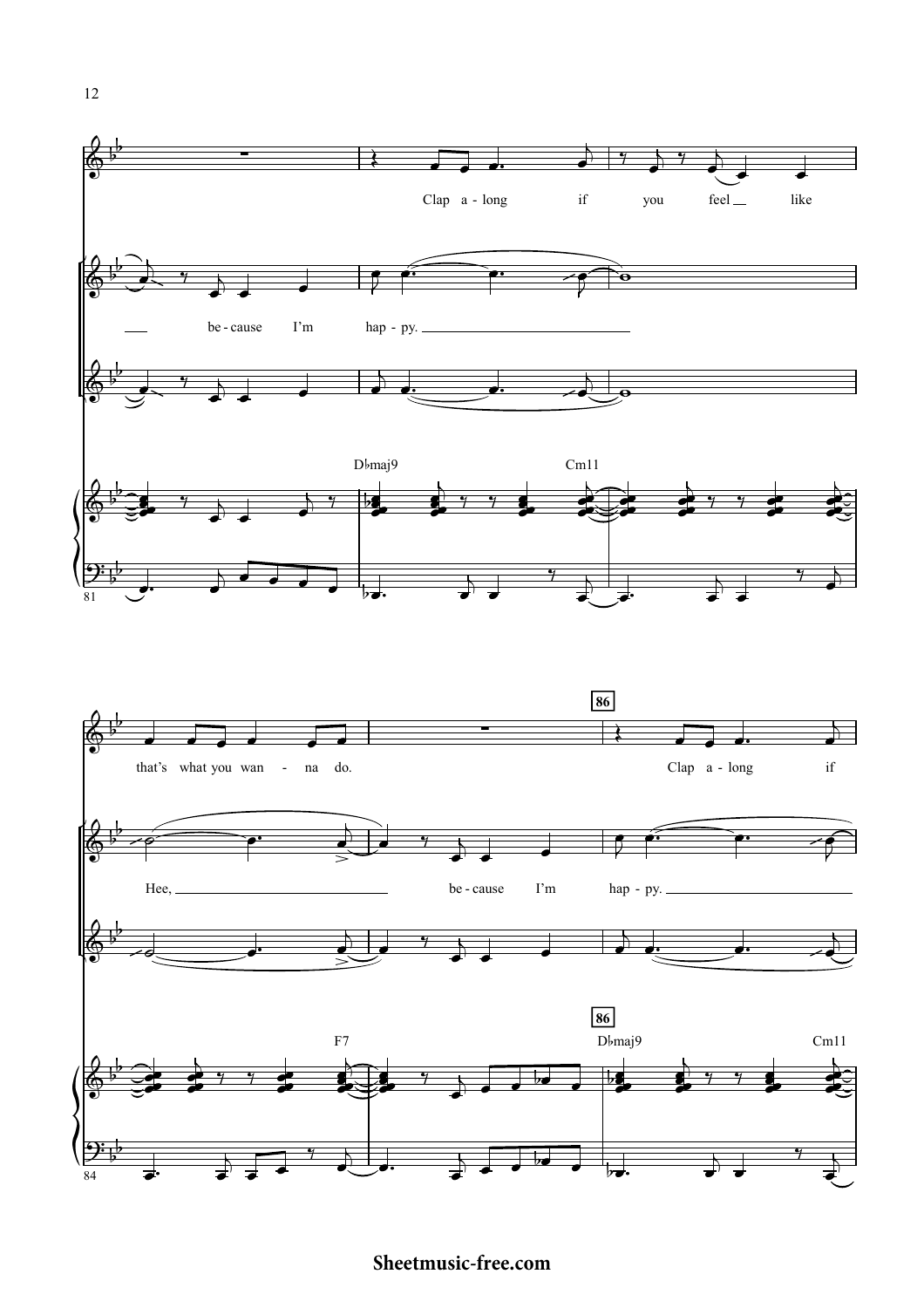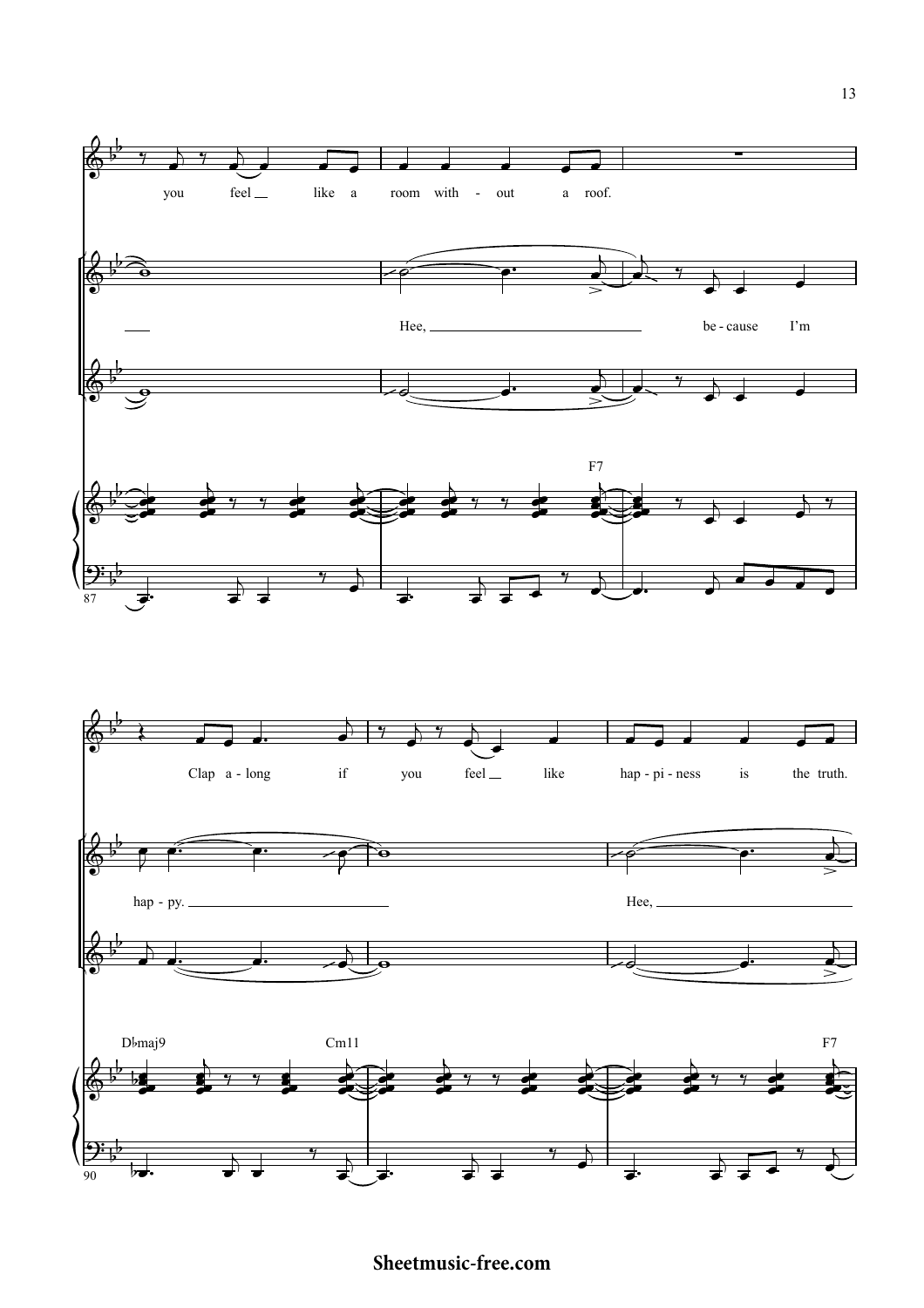![](_page_13_Figure_0.jpeg)